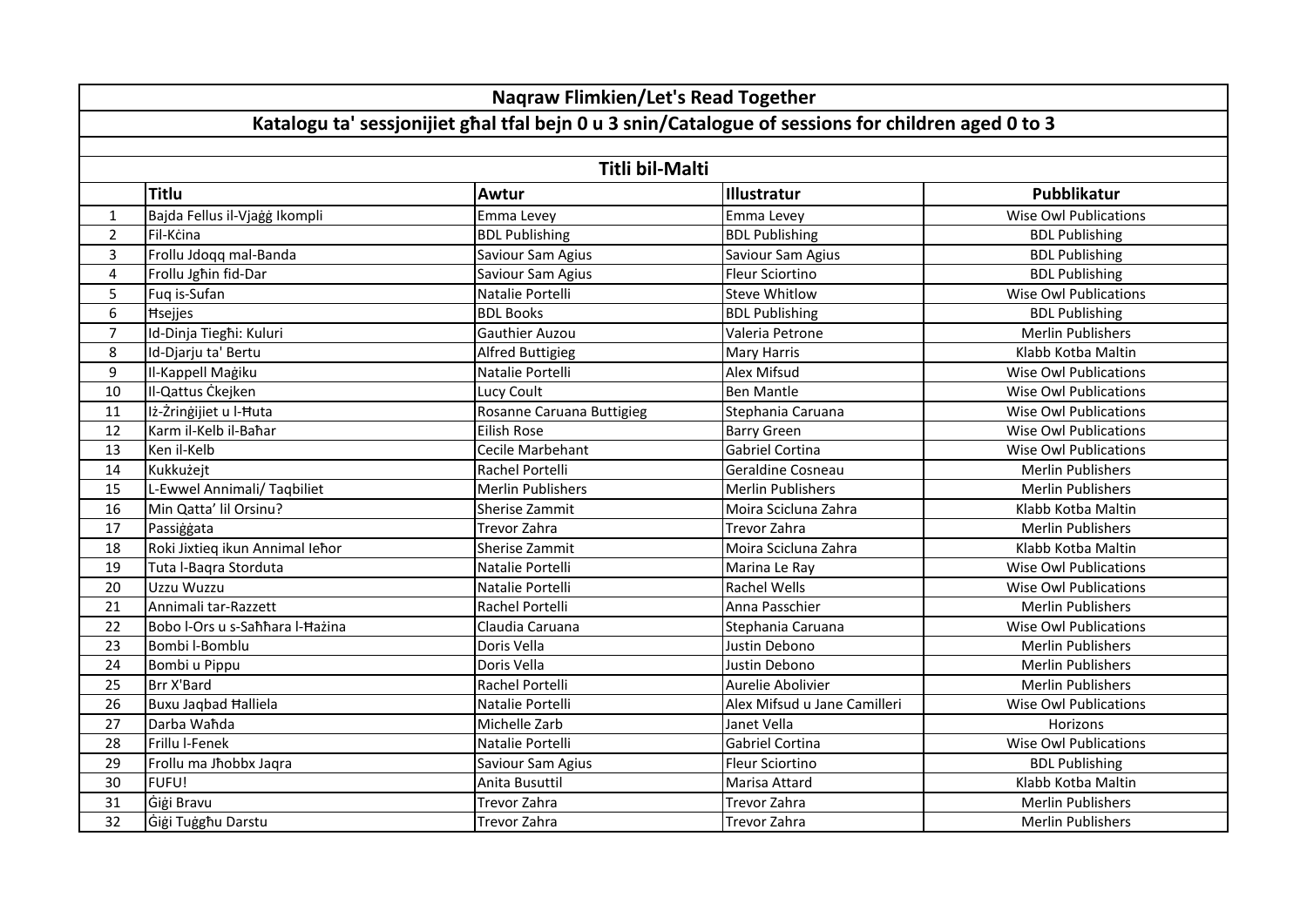| 33 | Gina I-Giraffa                           | Natalie Portelli                                     | <b>Matthew Cole</b>          | Wise Owl Publications        |
|----|------------------------------------------|------------------------------------------------------|------------------------------|------------------------------|
| 34 | Grazzi!                                  | Merlin Publishers                                    | <b>Merlin Publishers</b>     | <b>Merlin Publishers</b>     |
| 35 | Id-Dinja ta' Lara                        | Maria K. Pace                                        | Sue Flask                    | Horizons                     |
| 36 | Il-Ferrovija tal-Holm                    | Maria Azzopardi                                      | Mark Marshall                | <b>AVC Publishers</b>        |
| 37 | Il-Libsa ta' Sina                        | Trevor Zahra                                         | Trevor Zahra                 | <b>Merlin Publishers</b>     |
| 38 | Iż-żiemel li jitbandal/Il-Qattus Ckejken | Natalie Portelli                                     | Anna Jones                   | <b>Wise Owl Publications</b> |
| 39 | L-Ewwel Kuluri u Forom                   | <b>Merlin Publishers</b>                             | <b>Merlin Publishers</b>     | Merlin Publishers            |
| 40 | L-Annimali tar-Razzett                   | Rachel Portelli                                      | Anna Passchier               | Merlin Publishers            |
| 41 | Avventura ghal-Bombi                     | Doris Vella                                          | Justin Debono                | <b>Merlin Publishers</b>     |
| 42 | Berta Mgarba                             | Natalie Portelli                                     | Alex Mifsud                  | <b>Wise Owl Publications</b> |
| 43 | Gigi Sab Ballun Ahmar                    | Trevor Zahra                                         |                              | <b>Merlin Publishers</b>     |
| 44 | Luna l-Panda u Stella ż-Żebra            | Natalie Portelli                                     | <b>Matthew Cole</b>          | Wise Owl Publications        |
| 45 | Principessa                              | Trevor Zahra                                         | Trevor Zahra                 | Merlin Publishers            |
| 46 | Robi r-Robot                             | Trevor Zahra                                         |                              | Merlin Publishers            |
| 47 | Rufus il-Qattus                          | Natalie Portelli                                     | Gabriel Cortina              | <b>Wise Owl Publications</b> |
| 48 | I-Annimali tar-Razzett                   | Natalie Portelli                                     | Claudio Cernuschi            | <b>Wise Owl Publications</b> |
| 49 | Sejrin Vaganza                           | Natalie Portelli                                     |                              | <b>Wise Owl Publications</b> |
| 50 | Tiģi I-Qattus                            | Natalie Portelli u Chris Azzopardi                   | Basia Bogdanowicz            | Wise Owl Publications        |
| 51 | Tikk Tokk mal-Arlogg                     | <b>BDL Publishing</b>                                | Fleur Sciortino              | <b>BDL Publishing</b>        |
| 52 | Tliet Dinosawri Żgħar isalvaw Bajda      | Maria Azzopardi                                      | <b>Charles Fuge</b>          | <b>AVC Publishers</b>        |
| 53 | Tomi u Lorna t-Tigri                     | Natalie Portelli                                     | <b>Matthew Cole</b>          | <b>Wise Owl Publications</b> |
| 54 | Toni I-Poni                              | Natalie Portelli                                     | <b>Wise Owl Publications</b> | Wise Owl Publications        |
| 55 | Uża Jdejk                                | Book Distributors Ltd.                               | <b>BDL</b>                   | <b>BDL Publishing</b>        |
| 56 | Wuwwu!                                   | Natalie Portelli u Chris Azzopardi                   | <b>Tim Warnes</b>            | <b>Wise Owl Publications</b> |
| 57 | Xandru x-Xadin                           | Natalie Portelli                                     | Natalie Portelli             | Wise Owl Publications        |
| 58 | X'Gurnata hi?                            | Marisa Ben Hadj Khalifa                              | Nicole Diacono               | Merlin Publishers            |
| 59 | X'hin hu?                                | Maria Fracalanza u Marisa Ben Hadj Kh Nicole Diacono |                              | Merlin Publishers            |
| 60 | X'ged Tara?                              | Rachel Portelli                                      | Claudio Scerri               | Merlin Publishers            |
| 61 | Ajma                                     | Natalie Portelli u Chris Azzopardi                   | <b>Michael Terry</b>         | Wise Owl Publications        |
| 62 | L-Annimali tas-Savana                    | Rachel Portelli                                      | Anne Passchier               | Merlin Publishers            |
| 63 | Aqta' Xiex                               | Sherise Zammit                                       | Noemie Gionet Landry         | Edizzjoni Klaklamin          |
| 64 | Bak-Rum-Bum u l-Ambjent fejn Togghod     | <b>NA</b>                                            | <b>NA</b>                    | Klabb Kotba Maltin           |
| 65 | Bobo, is-Serp Zaqqieq                    | Shira                                                | Shira                        | <b>NA</b>                    |
| 66 | Bobo I-Ors imur ħdejn I-istilel          | Claudia Caruana                                      | Stephania Caruana            | <b>Wise Owl Publications</b> |
| 67 | Bobo l-Ors itir mal-Bżieżaq              | Claudia Caruana                                      | Stephania Caruana            | Wise Owl Publications        |
| 68 | Bobo I-Ors iż-Żgħir                      | Claudia Caruana                                      | Stephania Caruana            | Wise Owl Publications        |
| 69 | Buxu jhossu Wahdu                        | Natalie Portelli u Mark A. Vella                     | <b>Dylan Farrell</b>         | <b>Wise Owl Publications</b> |
| 70 | Buxu Jinkwieta                           | Natalie Portelli                                     | Alex Mifsud                  | <b>Wise Owl Publications</b> |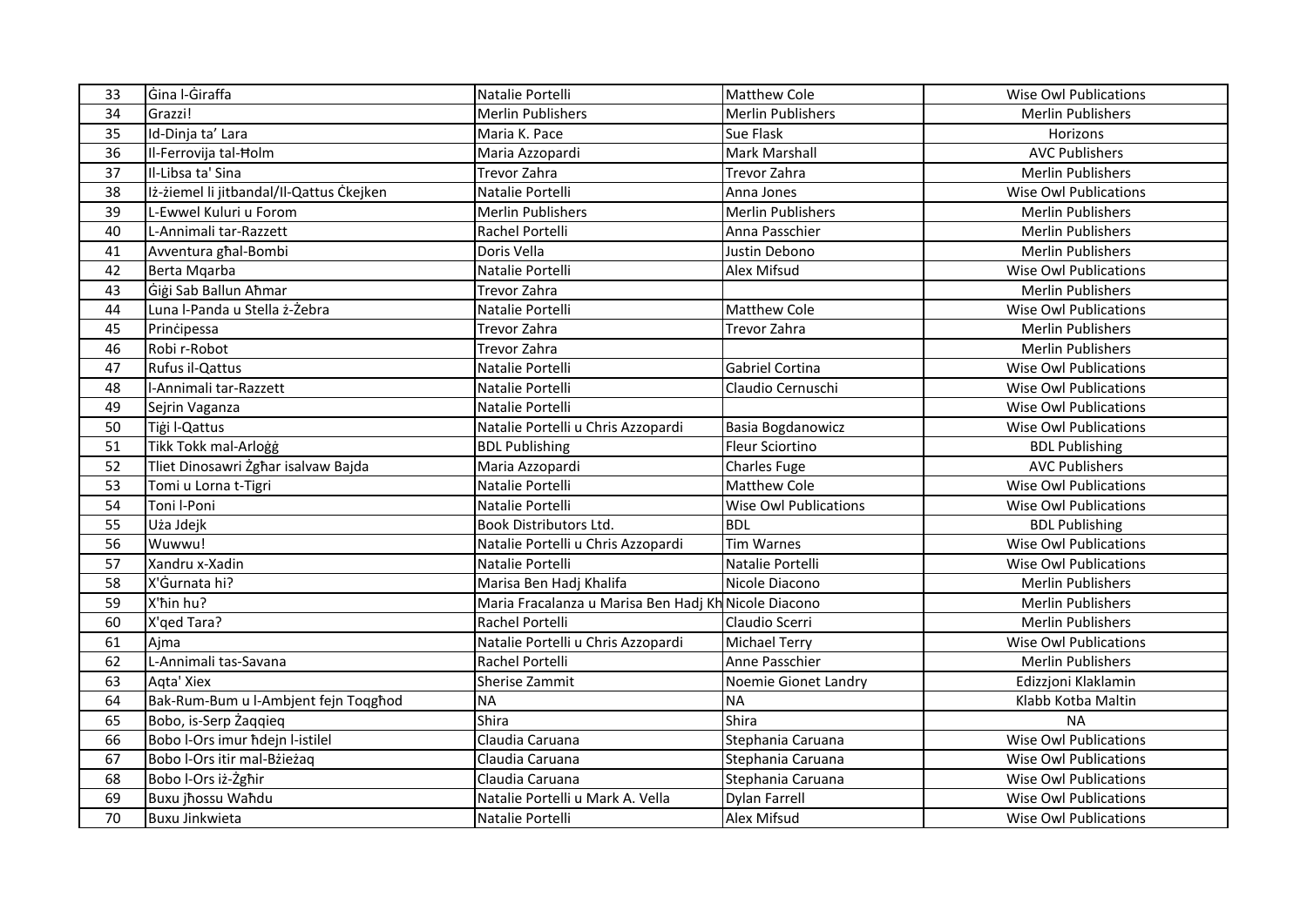| 71  | Buxu jirbah Premju                                                       | Natalie Portelli                     | Alex Mifsud                     | Wise Owl Publications        |
|-----|--------------------------------------------------------------------------|--------------------------------------|---------------------------------|------------------------------|
| 72  | Buxu jirbah Gongol                                                       | Natalie Portelli                     | Alex Mifsud                     | <b>Wise Owl Publications</b> |
| 73  | Buxu jmur il-Baħar                                                       | Natalie Portelli u Mark A. Vella     | Jane Camilleri                  | Wise Owl Publications        |
| 74  | Buxu johrog Wahdu                                                        | Natalie Portelli                     | Alex Mifsud u Dianne Galea      | <b>Wise Owl Publications</b> |
| 75  | Buxu jsib Teżor                                                          | Natalie Portelli u Alex Mifsud       | Jane Camilleri                  | <b>Wise Owl Publications</b> |
| 76  | Buxu ma jmurx Skola                                                      | Natalie Portelli u Alex Mifsud       | Jane Camilleri                  | <b>Wise Owl Publications</b> |
| 77  | Buxu u n-Nanniet                                                         | Natalie Portelli u Alex Mifsud       | Jane Camilleri                  | <b>Wise Owl Publications</b> |
| 78  | Bużżiega fil-Festa                                                       | Miriam Schembri                      | Matthew Stroud                  | <b>BDL Publishing</b>        |
| 79  | L-Annimali tar-Razzett: Didi l-Qattus                                    | Claudio Cernuschi                    | Claudio Cernuschi               | <b>Wise Owl Publications</b> |
| 80  | Ding Dong! Min Gie?                                                      | Miriam Schembri                      | Matthew Stroud                  | <b>BDL Publishing</b>        |
| 81  | Annimali tal-Foresta                                                     | Racheh Portelli                      | Anna Passchier                  | Merlin Publishers            |
| 82  | Dodo d-Denfil                                                            | Natalie Portelli                     | Gabriel Cortina                 | <b>Wise Owl Publications</b> |
| 83  | Drinu I-Iljunfant il-Beżżiegħ                                            | Shira                                | Shira                           | <b>NA</b>                    |
| 84  | Dwardu l-Karozza mis-sensiela 'Għinni Nagra'                             | Merlin Publishers                    | <b>Merlin Publishers</b>        | Merlin Publishers            |
| 85  | Ella u I-Frott                                                           | Sherise Zammit                       | Noemie Gianet Landry            | <b>BDL Publishing</b>        |
| 86  | Erin il-Qanfud                                                           | Natalie Portelli                     | Monica Pierazzi Mitni           | Wise Owl Publications        |
| 87  | Fantu I-Iljunfant                                                        | Natalie Portelli                     | <b>Matthew Cole</b>             | <b>Wise Owl Publications</b> |
| 88  | II-Fenek u I-Fekruna mill-ktieb 'L-Isbah Hrejjef ta' Es Natalie Portelli |                                      | Jackie Stephan                  | <b>Wise Owl Publications</b> |
| 89  | Fifi                                                                     | Sharon Vella Scifo                   | Sharon Vella Scifo              | Merlin Publishers            |
| 90  | Froga t-Tigiega                                                          | Natalie Portelli                     | Gabriel Cortina                 | <b>Wise Owl Publications</b> |
| 91  | Frollu Jintilef                                                          | Saviour Sam Agius                    | Fleur Sciortino                 | <b>BDL Publishing</b>        |
| 92  | Frollu jmur Gurnata I-Baħar                                              | Saviour Sam Agius                    | Fleur Sciortino                 | <b>BDL Publishing</b>        |
| 93  | Frollu jmur iċ-Ċirklu                                                    | Saviour Sam Agius                    | Fleur Sciortino                 | <b>BDL Publishing</b>        |
| 94  | Frollu jmur il-Buskett                                                   | Saviour Sam Agius                    | Fleur Sciortino                 | <b>BDL Publishing</b>        |
| 95  | Frollu jsib Kartiera                                                     | Saviour Sam Agius                    | Fleur Sciortino                 | <b>BDL Publishing</b>        |
| 96  | Frollu Jsiefer                                                           | Saviour Sam Agius                    | Fleur Sciortino                 | <b>BDL Publishing</b>        |
| 97  | Frollu ma jħobbx Jaqra                                                   | Saviour Sam Agius                    | Fleur Sciortino                 | <b>BDL Publishing</b>        |
| 98  | Gigi jghid il-Verita                                                     | Trevor Zahra                         | Early Childhood Publishing Grou | Merlin Publishers            |
| 99  | Gigi Jhammeg                                                             | Trevor Zahra                         | Early Childhood Publishing Grou | Merlin Publishers            |
| 100 | Gigi Sab Ballun Ahmar                                                    | Trevor Zahra                         | Early Childhood Publishing Grou | Merlin Publishers            |
| 101 | Aqta x'Rajt                                                              | Philip Grech                         | Marisa Attard                   | Klabb Kotba Maltin           |
| 102 | Dawra bid-Dgħajsa                                                        | Rosanne Caruana Buttigieg            | Stephanie Caruana               | <b>Wise Owl Publications</b> |
| 103 | Fejn hi Nifi?                                                            | Anita Busuttil                       | Anita Busuttil                  | Klabb Kotba Maltin           |
| 104 | Ghaliex inhobb hin I-Irqad                                               | <b>Tracey Moroney</b>                | <b>Tracey Moroney</b>           | <b>AVC Publishers</b>        |
| 105 | Gita sal-Gnien ta' San Anton                                             | Anita Busuttil                       | Anita Busuttil                  | Klabb Kotba Maltin           |
| 106 | Gola u I-Bieb Magiku                                                     | Christina Farrugia u Rebecca Spiteri | Sue Flask                       | Klabb Kotba Maltin           |
| 107 | Il-Gugarelli                                                             | Romina Zammit                        | Romina Zammit                   | Faraxa Publishing            |
| 108 | Il-Pupa tad-Drapp                                                        | Claudio Cernuschi                    | Claudio Cernuschi               | <b>Wise Owl Publications</b> |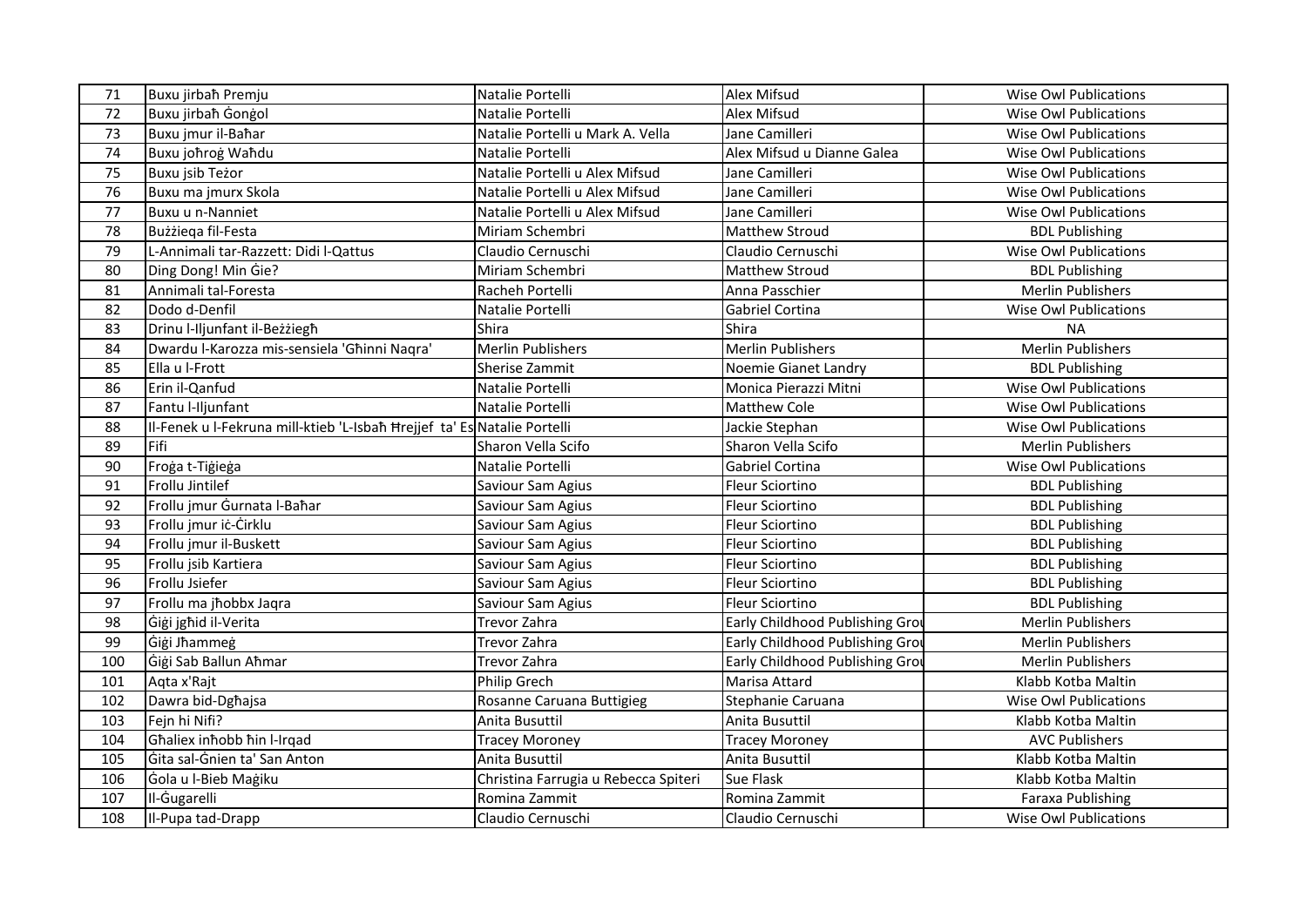| 109 | Kemm Annimali Madwarna                                | <b>Merlin Publishers</b>             | <b>Merlin Publishers</b>           | Merlin Publishers            |
|-----|-------------------------------------------------------|--------------------------------------|------------------------------------|------------------------------|
| 110 | Kif Tikber b'Saħħtek                                  | Alfred Buttigieg                     | <b>Alfred Buttigieg</b>            | Edizzjoni Klaklamin          |
| 111 | Kukku l-Kukkudrill                                    | Kate Thompson                        | <b>Barry Green</b>                 | <b>Wise Owl Publications</b> |
| 112 | L-Anglu tax-Xewqat                                    | Claudio Cernuschi                    | Claudio Cernuschi                  | <b>Wise Owl Publications</b> |
| 113 | L-Annimali tad-Dar                                    | Rachel Portelli                      | Anne Passchier                     | <b>Merlin Publishers</b>     |
| 114 | L-Erba' Stilel                                        | Claudio Cernuschi                    | Claudio Cernuschi                  | <b>Wise Owl Publications</b> |
| 115 | L-Istorja ta' Piżu                                    | Book Distributors Ltd.               | Book Distributors Ltd.             | <b>BDL Books</b>             |
| 116 | Mar id-Dawl                                           | <b>Trevor Zahra</b>                  | Trevor Zahra                       | Merlin Library               |
| 117 | Meta Nhossni Wahdi                                    | <b>Tracey Moroney</b>                | <b>Tracey Moroney</b>              | <b>AVC Publishers</b>        |
| 118 | Meta Nkun Hanin                                       | Joanna Cassar                        | Greta Borg Carbott                 | edizzjoni Klaklamin          |
| 119 | Orgod Qalbi, Orgod                                    | <b>Immanuel Mifsud</b>               | Greta Borg Carbott                 | edizzjoni Klaklamin          |
| 120 | Pippa I-Papra                                         | Kate Thompson                        | <b>Barry Green</b>                 | <b>Wise Owl Publications</b> |
| 121 | Erba' Frottiet imorru l-Baħar                         | Ryan Galea u Philip Taliana          | Jennifer Spagnol                   | Faraxa Publishing            |
| 122 | Amanda u Wiżżu                                        | Laura Wall                           | Rebby Vella                        | <b>Wise Owl Publications</b> |
| 123 | Andrew L-Ajruplan                                     | Natalie Portelli                     | Mark Anthony Vella                 | Wise Owl Publications        |
| 124 | Binu I-Ballun                                         | Justin Debono                        | Justin Debono                      | edizzjoni Klaklamin          |
| 125 | Borma Minestra                                        | Trevor Żahra                         | Trevor Żahra                       | Merlin Library               |
| 126 | Gigi Bravu                                            | Trevor Żahra                         | Trevor Żahra                       | Merlin Library               |
| 127 | Gola u I-Bieb Magiku                                  | Christina Farrugia u Rebecca Spiteri | <b>Sue Flask</b>                   | Klabb Kotba Maltin           |
| 128 | Hans il-Helikopter                                    | Natalie Portelli                     | <b>NA</b>                          | <b>Wise Owl Publications</b> |
| 129 | Il-Gugarelli                                          | Romina Zammit                        | Romina Zammit                      | Faraxa Publishing            |
| 130 | Il-Pingwin il-Ferħan                                  | Lucy Coult                           | Anna Jones                         | <b>Wise Owl Publications</b> |
| 131 | In-Nanna kemm taf Stejjer                             | Natalie Portelli                     | Paola Migliari, Lisa Francia, Frar | <b>Wise Owl Publications</b> |
| 132 | In-Nannakola u I-Farfett                              | Rebby Vella                          | Rebby Vella                        | Wise Owl Publications        |
| 133 | Ix-Xalla ta' Bettina                                  | <b>Alfred Buttigieg</b>              | Greta Borg Carbott                 | edizzjoni Klaklamin          |
| 134 | Lupettin ihobb biss I-Ghagin                          | Orianne Lallemand                    | <b>Eleonore Thullier</b>           | Merlin Publishers            |
| 135 | Lupettin ma jridx jagsam mal-ohrajn                   | Orianne Lallemand                    | <b>Eleonore Thullier</b>           | Merlin Publishers            |
| 136 | Mirko l-Karozza tat-Tlielaq                           | <b>NA</b>                            | <b>NA</b>                          | Merlin Publishers            |
| 137 | Pinu I-Papru                                          | Natalie Portelli                     | Gabriel Cortina                    | Wise Owl Publications        |
| 138 | Tittu t-Trakk tal-Irmonk                              | Natalie Portelli                     | <b>NA</b>                          | Wise Owl Publications        |
| 139 | Tuta I-Bagra Storduta                                 | Karen King                           | Marina Le Ray                      | Wise Owl Publications        |
| 140 | Wiżżu ħdejn il-Baħar                                  | Laura Wall                           | Rebby Vella                        | Wise Owl Publications        |
| 141 | Is-Sbejha Riegda mill-ktieb 'Stejjer tal-Principessi' | Natalie Portelli                     | <b>NA</b>                          | Wise Owl Publications        |
| 142 | Agrali Storja                                         | Clare Azzopardi u Rachel Portelli    | Moira Żahra                        | <b>Merlin Publishers</b>     |
| 143 | Bongi Wongi u versi ohra ghat-tfal                    | Jesmond Grech                        | Marisa Attard                      | Klabb Kotba Maltin           |
| 144 | Brr, x'Bard                                           | <b>Geraldine Collet</b>              | Aurelie Abolivier                  | Merlin Publishers            |
| 145 | Fejn hu Roki?                                         | Sherise Zammit                       | Moira Scicluna Żahra               | Klabb Kotba Maltin           |
| 146 | Fifu jorgod ghand in-Nanniet                          | Adrienne Heymans                     | Monica Pierazzi Mitri              | Wise Owl Publications        |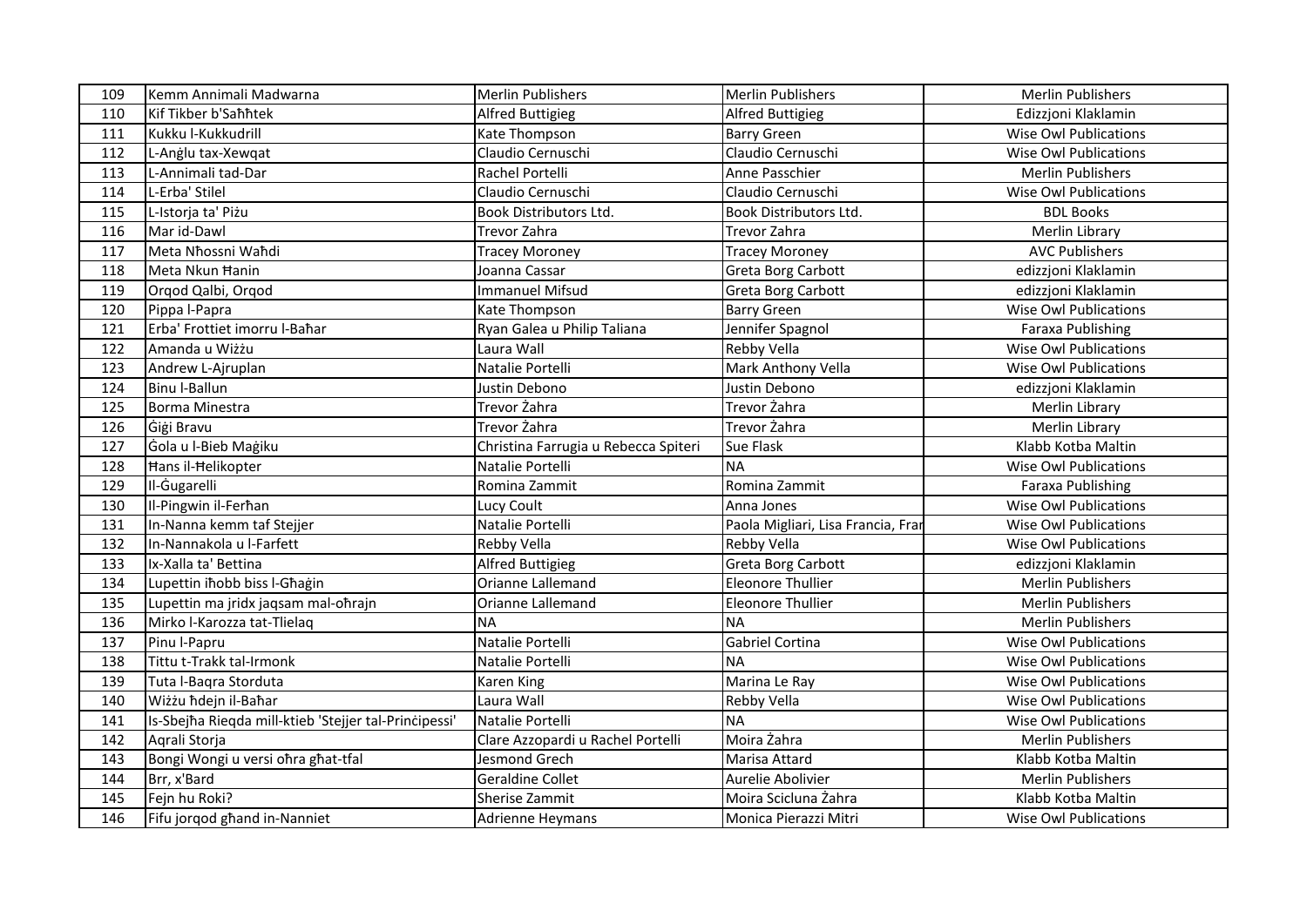| 147            | Ghaliex inhobb il-Pets            | <b>Tracey Moroney</b>                | <b>Tracey Moroney</b>    | <b>AVC Publishers</b>        |
|----------------|-----------------------------------|--------------------------------------|--------------------------|------------------------------|
| 148            | Ghaliex inhobb lili nnifsi        | <b>Tracey Moroney</b>                | <b>Tracey Moroney</b>    | <b>AVC Publishers</b>        |
| 149            | Ghaliex inhobb in-Nanniet         | <b>Tracey Moroney</b>                | <b>Tracey Moroney</b>    | <b>AVC Publishers</b>        |
| 150            | Hemm x'hemm fil-gnien Lupettin?   | Orianne Lallemand                    | Eleonore Thullier        | <b>Merlin Publishers</b>     |
| 151            | Il-Gugarelli                      | Romina Zammit                        | Romina Zammit            | Faraxa Publishing            |
| 152            | Is-Shaba I-Imqarba ul-Karnival    | Maria Attard                         | Janet Vella              | Say it Fairtrade             |
| 153            | It-Toqba tal-Gurdien              | Trevor Żahra                         | <b>NA</b>                | Merlin Publishers            |
| 154            | Kukkużejt                         | Sylvie Misslin                       | Geraldine Cosneau        | Merlin Publishers            |
| 155            | L-Avventuri ta' Gola l-Giraffa    | Christina Farrugia u Rebecca Spiteri | <b>Sue Flask</b>         | Klabb Kotba Maltin           |
| 156            | Luna I-Kokka                      | Natalie Portelli                     | Gabriel Cortina          | Wise Owl Publications        |
| 157            | Lupettin ihobb il-Mama            | Orianne Lallemand                    | <b>Eleonore Thullier</b> | <b>Editions Auzou</b>        |
| 158            | Passiggata                        | Trevor Żahra                         | <b>NA</b>                | Merlin Publishers            |
| 159            | Pippa I-Papra                     | Kate Thompson                        | <b>Barry Green</b>       | Wise Owl Publications        |
| 160            | Rixu l-Għasfur                    | Natalie Portelli                     | Monica Pierazzi Mitri    | <b>Wise Owl Publications</b> |
| 161            | Ella u I-Frott                    | Sherise Zammit                       | Sherise Zammit           | <b>BDL Publishing</b>        |
| 162            | Ghaliex inhobb il-Familja         | <b>Tracey Moroney</b>                | <b>Tracey Moroney</b>    | <b>AVC Publishers</b>        |
| 163            | Gigi jhammeg                      | Early Childhood Publishing           | <b>NA</b>                | Merlin Library Ltd.          |
| 164            | Gigi traskurat                    | Early Childhood Publishing           | <b>NA</b>                | Merlin Library Ltd.          |
| 165            | Is-Sinna ta' Nora                 | <b>Benedicte Carboneill</b>          | Stephanie Rousseau       | <b>Merlin Publishers</b>     |
| 166            | Lupettin jibża mid-dlam           | Orianne Lallemand                    | <b>Eleonore Thullier</b> | <b>Merlin Publishers</b>     |
| 167            | Lupu Lupettu jahsen li hu xi haga | Orianne Lallemand                    | <b>Eleonore Thullier</b> | <b>Merlin Publishers</b>     |
| 168            | Meta nhossni ferhan               | Tracey Moroney                       | <b>Tracey Moroney</b>    | <b>AVC Publishers</b>        |
| 169            | In-Nannakola u I-Farfett          | Rebby Vella                          | Rebby Vella              | Wise Owl Publications        |
| 170            | Ninhasel biex inkun nadif         | Angele Marie Haber                   | Angele Marie Haber       | <b>BDL Publishing</b>        |
| 171            | Qed nikber                        | Clare Azzopardi                      | Rachel Portelli          | <b>Merlin Publishers</b>     |
| 172            | Lupettin ihobb biss I-Ghagin      | Orianne Lallemand                    | <b>Eleonore Thullier</b> | <b>Merlin Publishers</b>     |
| 173            | Rimba I-Brimba                    | Natalie Portelli                     | Monica Pierazzi Mitri    | Wise Owl Publications        |
| 174            | Sika tilghab Noli                 | Ursula Borg                          | Book Distributors Ltd.   | <b>BDL Publishing</b>        |
| 175            | Wiżżu fir-Razzett                 | Laura Wall                           | Rebby Vella              | Wise Owl Publications        |
| 176            | Wiżżu mar iż-Żu                   | Laura Wall                           | Rebby Vella              | <b>Wise Owl Publications</b> |
| 177            | Wiżżu mar I-iskola                | Laura Wall                           | Rebby Vella              | <b>Wise Owl Publications</b> |
| 178            | Wiżżu u r-Rigali                  | Laura Wall                           | Rebby Vella              | Wise Owl Publications        |
| 179            | Xi jħobb jiekol id-Dragun         | Trevor Żahra                         | <b>NA</b>                | Merlin Library               |
| 180            | Xi xtaqet issir il-Mama?          | Graziella Calleja                    | Sue Flask                | <b>BDL Publishing</b>        |
|                |                                   |                                      |                          |                              |
|                | <b>Title</b>                      | <b>Author</b>                        | Illustrator              | Publisher                    |
| $\mathbf{1}$   | A Busy Day for Birds              | <b>Lucy Cousins</b>                  | Lucy Cousins             | Walker Books Ltd.            |
| $\overline{2}$ | A Dragon on the Doorstep          | Stella Blackstone                    | Debbie Marter            | Barefoot Books Ltd.          |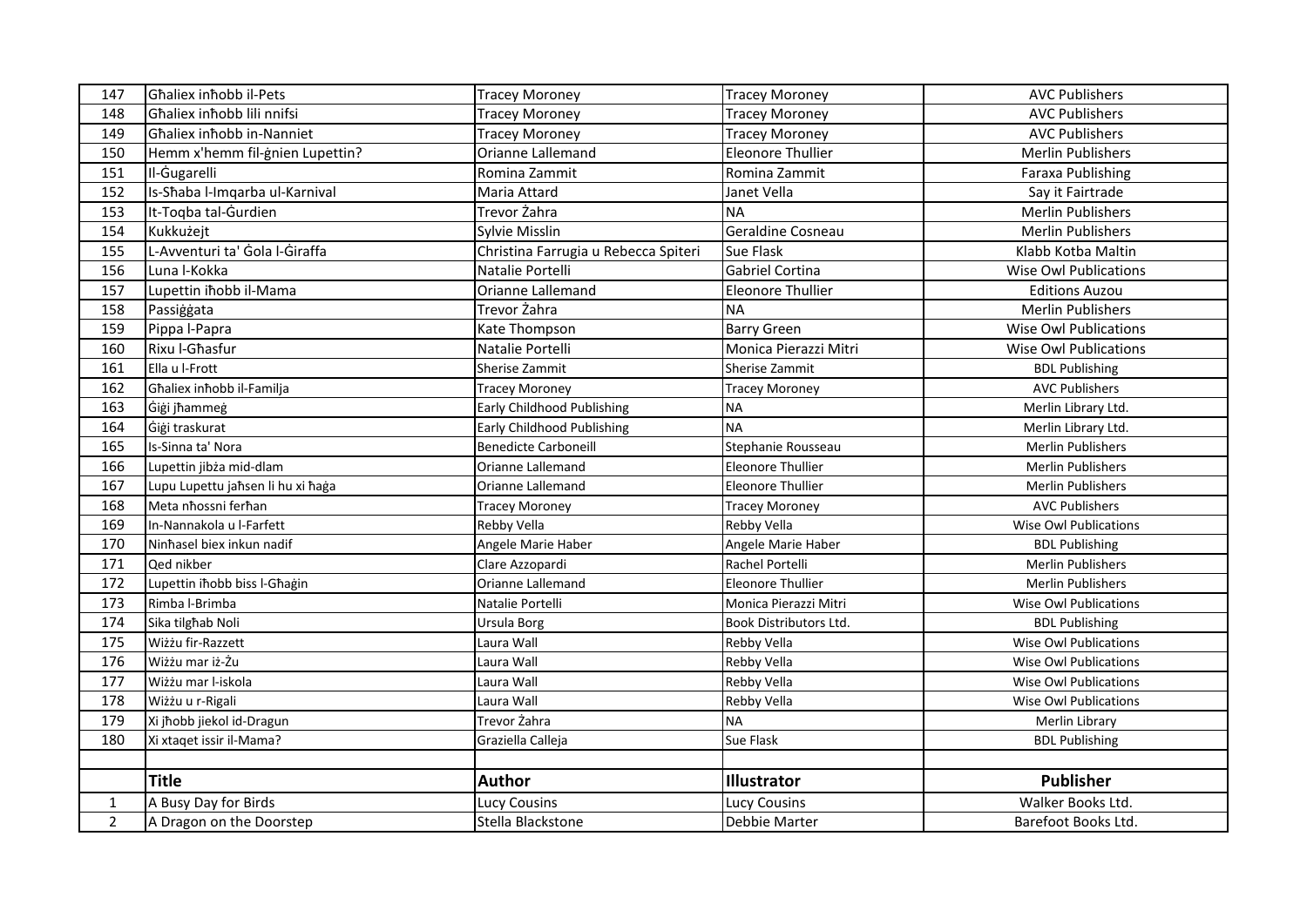| 3              | A Hole in the Bottom of the Sea                             | Jessica Law                       | <b>Jill McDonald</b>              | Barefoot Books Ltd.                 |
|----------------|-------------------------------------------------------------|-----------------------------------|-----------------------------------|-------------------------------------|
| $\overline{4}$ | <b>Animal Music</b>                                         | Julia Donaldson                   | <b>Nick Sharratt</b>              | Macmillan Children's Books          |
| 5              | Baby's First Playbook: Farm                                 | Jo Lodge                          | <b>Not Credited</b>               | Pan Macmillan                       |
| 6              | Barry the Fish with Fingers                                 | Sue Hendra                        | Paul Lennet                       | Simon and Schuster Ltd.             |
| $\overline{7}$ | Bear on a Bike                                              | Stella Blackstone                 | Stella Blackstone                 | Barefoot Books Ltd.                 |
| 8              | Brown Bear, Brown Bear, What Do You See?                    | <b>Bill Martin and Eric Carle</b> | <b>Bill Martin and Eric Carle</b> | Penguin Random House Children Books |
| 9              | Can You Say it Too? Quack! Quack!                           | Sebastien Braun                   | Sebastien Braun                   | Nosy Crow Ltd.                      |
| 10             | Cat's Colours                                               | Arlie Anderson                    | Arlie Anderson                    | Child's Play International Ltd.     |
| 11             | Chick Chick Chicken                                         | Igloo Books                       | Igloo Books                       | Igloo Books                         |
| 12             | <b>Crunchy Croc</b>                                         | Sam Lloyd                         | Sam Lloyd                         | <b>Templar Publishing</b>           |
| 13             | Head, Shoulders, Knees and Toes                             | Annie Kubler                      | Annie Kubler                      | Child's Play International Ltd.     |
| 14             | <b>Hello house</b>                                          | Nicola Slater                     | Nicola Slater                     | Merlin Publishers                   |
| 15             | Honk Honk Baa Baa                                           | Petr Horacek                      | Petr Horacek                      | Walker Books Ltd.                   |
| 16             | How to Catch a Star                                         | Oliver Jeffers                    | Oliver Jeffers                    | <b>Harper Collins Publications</b>  |
| 17             | Just Like my Mummy                                          | Sharon Harmer                     | Sharon Harmer                     | Little Tiger Press Group            |
| 18             | Pardon, Said the Giraffe                                    | Colin West                        | Colin West                        | Walker Books Ltd.                   |
| 19             | <b>Red Rockets and Rainbow Jellies</b>                      | Nick Sharratt & Sue Heap          | Nick Sharratt and Sue Heap        | Penguin Random House Children Books |
| 20             | Noodles Loves to Drive                                      | Nosy Crow                         | <b>Marrion Billet</b>             | Nosy Crow Ltd.                      |
| 21             | <b>Baby Animals</b>                                         | Dawn Sirett                       | <b>Charlotte Milner</b>           | Dorling Kindersley                  |
| 22             | Baby Bear, Baby Bear, What Do You See?                      | <b>Bill Martin Jr</b>             | <b>Eric Carle</b>                 | Penguin Random House Children's UK  |
| 23             | <b>Baby Lamb</b>                                            | Emma Goldhawk                     | Emma Goldhawk                     | <b>Templar Publishing</b>           |
| 24             | Baby Loves Peekaboo                                         | Dorling Kindersley                | Dorling Kindersley                | Dorling Kindersley                  |
| 25             | Baby Sparkle: Farm                                          | Dawn Sirett                       | <b>Christine Battuz</b>           | Dorling Kindersley                  |
| 26             | <b>Baby Touch: Colours</b>                                  | Fiona Land                        | Fiona Land                        | Ladybird Books Ltd.                 |
| 27             | Baby Touch: Hello Baby!                                     | Ladybird Books Ltd.               | Ladybird Books Ltd.               | Ladybird Books Ltd.                 |
| 28             | Barty's Ketchup Catastrophe                                 | Sally Chambers                    | <b>Sally Chambers</b>             | <b>Piccadilly Press</b>             |
| 29             | Big Fish Little Fish                                        | Jonathan Litton                   | Fhiona Galloway                   | Little Tiger Kids                   |
| 30             | Peekaboo Colours                                            | Dawn Sirett                       | Susan Calver                      | Dorling Kindersley                  |
| 31             | <b>Fancy Dress Farmyard</b>                                 | Nick Sharratt                     | <b>Nick Sharratt</b>              | Alison Green Books                  |
| 32             | <b>Baby Touch Peekaboo</b>                                  | Ladybird Books                    | Lemon Ribbon Studio               | Ladybird Books Ltd.                 |
| 33             | How to Feed your Cheeky Monkey                              | Jane Clarke                       | Georgie Birkett                   | Red Fox                             |
| 34             | How to Look After your Dinosaur                             | Jason Cockcroft                   | Jason Cockcroft                   | Nosy Crow                           |
| 35             | It's a Little Baby                                          | Julia Donaldson                   | Rebecca Cobb                      | Macmillan Children's Books          |
| 36             | Little Roar's Red Boots/ Sing Along with Me! Old MaJo Lodge |                                   | Jo Lodge                          | Hodder Children's Books             |
| 37             | Lois Looks for Bob at Home                                  | Nosy Crow Ltd.                    | Gerry Turley                      | Nosy Crow                           |
| 38             | Pop-Up Garden                                               | Fiona Watt                        | Alessandro Psacharopulo           | <b>Usborne Publishing</b>           |
| 39             | Noisy Pets Peekaboo!                                        | Dawn Sirett                       | Liza Lewis                        | Dorling Kindersley                  |
| 40             | Everyone hide from Wibbly Pig                               | Mick Inkpen                       | Mick Inkpen                       | Hodder Children's Books             |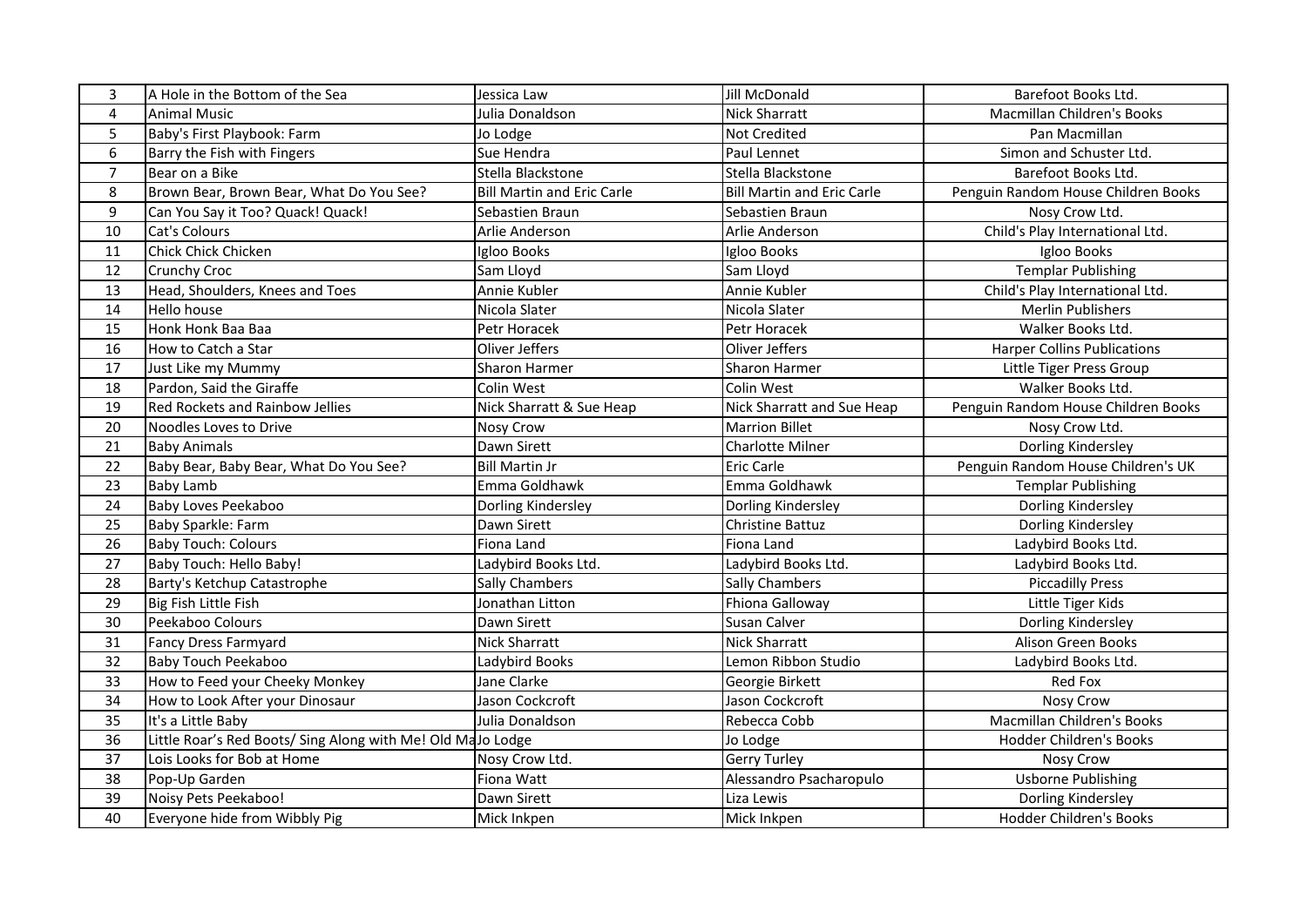| 41 | 10 Little Fingers & 10 Little Toes       | Mem Fox                       | Helen Oxenbury                 | Walker Books Ltd.                |
|----|------------------------------------------|-------------------------------|--------------------------------|----------------------------------|
| 42 | <b>Hello Happy Rhymes</b>                | Jenny Dooley & Virginia Evans | Alexandra Lewis & Alan Shepard | <b>Express Publishing</b>        |
| 43 | Pop-Up Peekaboo! Things that Go          | Dawn Sirett                   | Susan Calver                   | Dorling Kindersley               |
| 44 | Pop-Up Jungle                            | Fiona Watt                    | Alessandra Psacharopulo        | Usborne Publishing Ltd.          |
| 45 | Pop-Up Peekaboo Bedtime                  | Dawn Sirett                   | Susan Calver                   | Dorling Kindersley               |
| 46 | Quack Quack                              | Nosy Crow                     | Sebastien Braun                | Nosy Crow                        |
| 47 | Sailor Bear                              | Martin Waddell                | Virginia Austin                | Walker Books Ltd.                |
| 48 | Shark in the Dark                        | Nick Sharratt                 | <b>Nick Sharratt</b>           | Picture Corgi                    |
| 49 | Shark in the Park on a Windy Day         | Nick Sharratt                 | <b>Nick Sharratt</b>           | Picture Corgi                    |
| 50 | Silly Suzy Goose                         | Petr Horacek                  | Petr Horacek                   | Walker Books Ltd.                |
| 51 | Slide and See under the Sea              | Fiona Watt                    | Stella Baggott                 | Usborne Publishing Ltd.          |
| 52 | Snap!                                    | Margaret Mayo                 | Alex Ayliffe                   | Ochard Books Ltd.                |
| 53 | Some Dogs Do!                            | Jez Alborough                 | Jez Alborough                  | Walker Books Ltd.                |
| 54 | Spot goes to a Party                     | Eric Hill                     | Eric Hill                      | Penguin Group                    |
| 55 | 10 Little Fingers & 10 Little Toes       | Mem Fox                       | Helen Oxenbury                 | Walker Books Ltd.                |
| 56 | The Very Hungry Caterpillar              | Eric Carle                    | <b>Eric Carle</b>              | <b>Puffin Books</b>              |
| 57 | Today is Monday                          | Eric Carle                    | <b>Eric Carle</b>              | <b>Puffin Books</b>              |
| 58 | Twinkle Twinkle Little Star              | Nosy Crow                     | Yu-Hsuan-Huang                 | Nosy Crow                        |
| 59 | Where's Spot                             | Eric Hill                     | Eric Hill                      | Penguin Group                    |
| 60 | Who's a Cheeky Monkey                    | <b>Richard Dungworth</b>      | Kate Daubney                   | Ladybird Books                   |
| 61 | Pop-up Peekaboo Things that Go           | Dawn Sirett                   | Susan Calver                   | Dorling Kindersley               |
| 62 | Bizzy Bear Farmyard Fun                  | Nosy Crow Ltd.                | Benji Davies                   | Nosy Crow Ltd.                   |
| 63 | Box                                      | Min Flyte                     | Rosalind Beardshaw             | Nosy Crow Ltd.                   |
| 64 | Dear Zoo                                 | Rod Campbell                  | Rod Campbell                   | <b>Puffin Books</b>              |
| 65 | Doing the Animal Bop                     | Jan Ormerod                   | Lindsay Gardiner               | <b>Oxford University Press</b>   |
| 66 | Elephant Wellyphant                      | Nick Sharratt                 | <b>Nick Sharratt</b>           | Alison Green Books               |
| 67 | Faster, Faster! Nice and Slow!           | Nick Sharratt                 | Sue Heap                       | Puffin Books                     |
| 68 | George's Farm                            | <b>NA</b>                     | <b>NA</b>                      | Peter Haddock Ltd.               |
| 69 | Go tell it to the Toucan!                | Colin West                    | Colin West                     | Walker Books Ltd.                |
| 70 | Goodnight Tractor                        | Michelle Robinson             | Nick East                      | <b>Puffin Books</b>              |
| 71 | Handa's Surprise                         | Eileen Browne                 | Eileen Browne                  | Walker Books Ltd.                |
| 72 | Hello, Great Big Bullfrog!               | Colin West                    | Colin West                     | Walker Books Ltd.                |
| 73 | Elmer Hide and Seek!                     | David Mckee                   | David Mckee                    | <b>Andersen Press</b>            |
| 74 | How to Brush your Teeth with Snappy Croc | Jane Clarke                   | Georgie Birkett                | Red Fox                          |
| 75 | <b>HUG</b>                               | Jez Alborough                 | Jez Alborough                  | Walker Books Ltd.                |
| 76 | Hush-a-Bye Bunny                         | <b>Holly Surplice</b>         | <b>Holly Surplice</b>          | Nosy Crow Ltd.                   |
| 77 | I love my Granny                         | Giles Andreae                 | Emma Dodd                      | <b>Orchard Books</b>             |
| 78 | I want a Pet                             | Lauren Child                  | Lauren Child                   | Frances Lincoln Children's Books |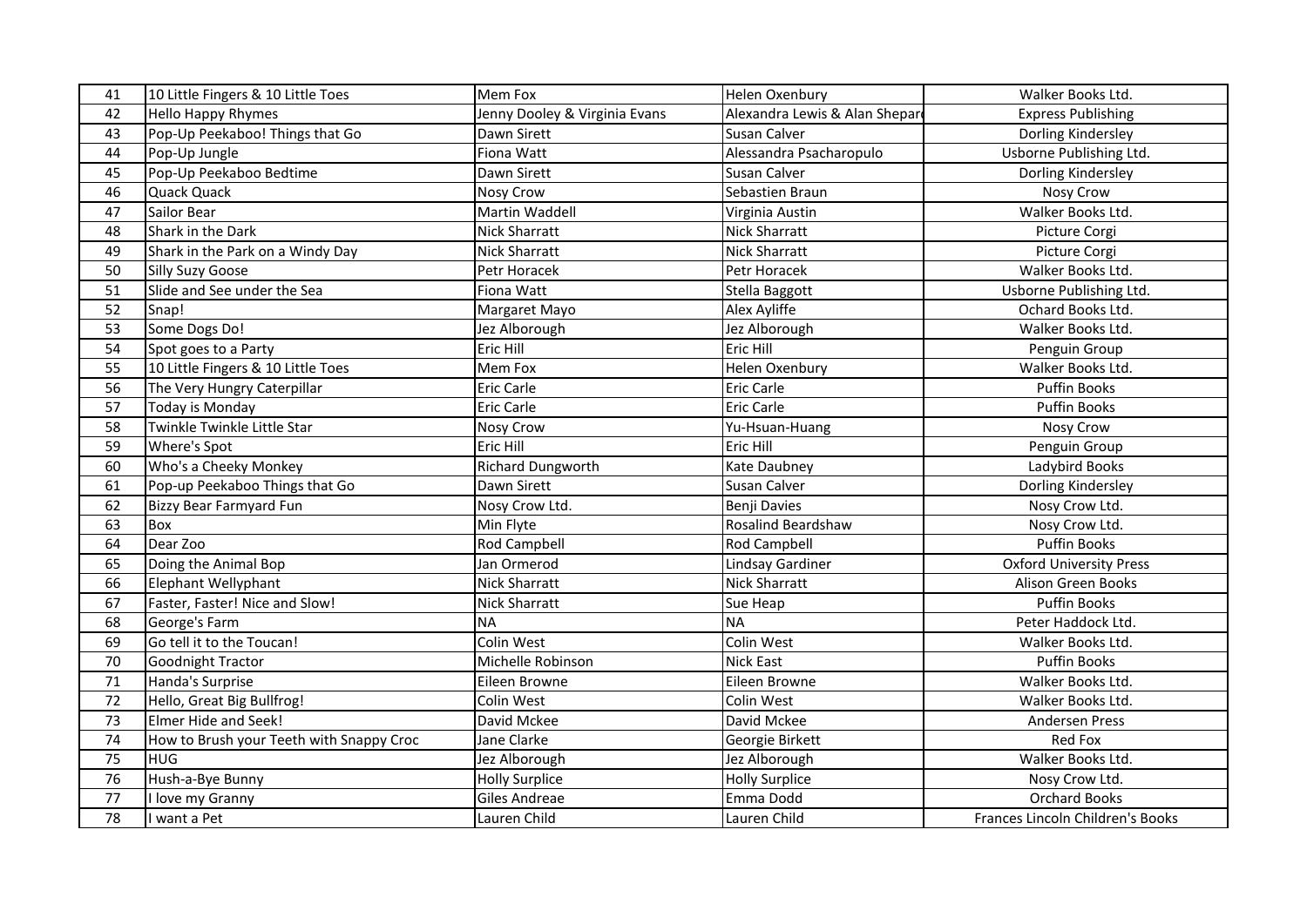| 79  | I want my Potty                          | <b>Tony Ross</b>          | <b>Tony Ross</b>      | <b>Andersen Press</b>         |
|-----|------------------------------------------|---------------------------|-----------------------|-------------------------------|
| 80  | If you take a Mouse to School            | Laura Numeroff            | Felicia Bond          | <b>Harper Collins</b>         |
| 81  | Just like Jasper                         | Nick Butterworth          | Mick Inkpen           | Hodder Children's Books       |
| 82  | Listen to the Farm                       | <b>Marion Billet</b>      | <b>Marion Billet</b>  | Nosy Crow Ltd.                |
| 83  | Maisy Dress Up                           | Lucy Cousins              | Lucy Cousins          | Walker Books Ltd.             |
| 84  | Matilda's Cat                            | <b>Emily Gravett</b>      | <b>Emily Gravett</b>  | Macmillan Children's Books    |
| 85  | <b>Mouse Paint</b>                       | Ellen Stoll Walsh         | Ellen Stoll Walsh     | Harcourt Big Books            |
| 86  | My Grandpa is Amazing                    | Nick Butterworth          | Nick Butterworth      | <b>Bear Hugs Books</b>        |
| 87  | My Mum and Dad make me Laugh             | <b>Nick Sharratt</b>      | <b>Nick Sharratt</b>  | Walker Books Ltd.             |
| 88  | <b>Baby Touch Night Night</b>            | Ladybird Books            | Ladybirds Books       | Penguin Random House Children |
| 89  | Noisy Peekaboo Roar Roar                 | Dawn Sirett               | Rachel Parfitt        | Dorling Kindersley            |
| 90  | Noisy Pets Peekaboo                      | Dawn Sirett               | Rachel Parfitt        | Dorling Kindersley            |
| 91  | Off to the Beach!                        | Child's Play Inc.         | Cocoretto             | Child's Play Inc.             |
| 92  | That's when I'm happy                    | <b>Beth Shoshan</b>       | Jacqueline East       | Parragon Books                |
| 93  | Peekaboo Woof Woof!                      | Dawn Sirett               | Susan Calver          | Dorling Kindersley            |
| 94  | Sleep Tight, Very Hungry Caterpillar     | <b>Eric Carle</b>         | <b>Eric Carle</b>     | Penguin Group                 |
| 95  | Spot Goes to School                      | Eric Hill                 | <b>Eric Hill</b>      | Penguin Group                 |
| 96  | Spot goes to the Farm                    | Eric Hill                 | Eric Hill             | Penguin Group                 |
| 97  | Spot's Walk in the Woods                 | Eric Hill                 | Eric Hill             | Penguin Group                 |
| 98  | The Rainbow Fish                         | Marcus Pfister            | Marcus Pfister        | NorthSouth Books              |
| 99  | The Very Lazy Ladybird                   | <b>Isobel Finn</b>        | Jack Tickle           | Little Tiger Press            |
| 100 | Maisy's Bedtime                          | Lucy Cousins              | Lucy Cousins          | Walker Books Ltd.             |
| 101 | Baby Sparkle All Around Me               | Dawn Sirett               | Charlotte Milner      | Dorling Kindersley            |
| 102 | <b>Baking with Dad</b>                   | Aurora Capuccioti         | Aurora Capuccioti     | Child's Play Inc.             |
| 103 | Bath time for Bo                         | <b>NA</b>                 | <b>NA</b>             | <b>Tiger Sales Publishing</b> |
| 104 | <b>Bedtime</b>                           | Dawn Sirett               | Victoria Harvey       | Dorling Kindersley            |
| 105 | <b>Blocks</b>                            | Irene Dickson             | Irene Dickson         | Nosy Crow Ltd.                |
| 106 | Colours                                  | <b>NA</b>                 | Xavier Deneux         | Chronicle Books LLC           |
| 107 | Duck in the Truck                        | Jez Alborough             | Jez Alborough         | <b>Harper Collins</b>         |
| 108 | I don't want to wash my hands!           | <b>Tony Ross</b>          | <b>Tony Ross</b>      | <b>Andersen Press</b>         |
| 109 | Me and my Dad                            | Alison Ritchie            | Alison Edgson         | <b>Tiger Tales</b>            |
| 110 | My Perfect Pet                           | <b>Stuart Trotter</b>     | <b>Stuart Trotter</b> | Rockpool Children's Books     |
| 111 | Opposites                                | <b>Shirley Hughes</b>     | <b>Shirley Hughes</b> | Walker Books Ltd.             |
| 112 | Peekaboo Playtime                        | Dawn Sirett               | Susan Calver          | Dorling Kindersley            |
| 113 | Polar Bear, Polar Bear, what do you see? | <b>Bill Martin Jr</b>     | Eric Carle            | Puffin Books                  |
| 114 | Pop-Up Peekaboo Farm                     | Dawn Sirett & Sarah Davis | Susan Calver          | Dorling Kindersley            |
| 115 | Red Ted at the Beach                     | Geraldine Kaye            | Jan Brychta           | Heinemann                     |
| 116 | That's not my Dinosaur                   | Fiona Watt                | Rachel Wells          | Usborne Publishing Ltd.       |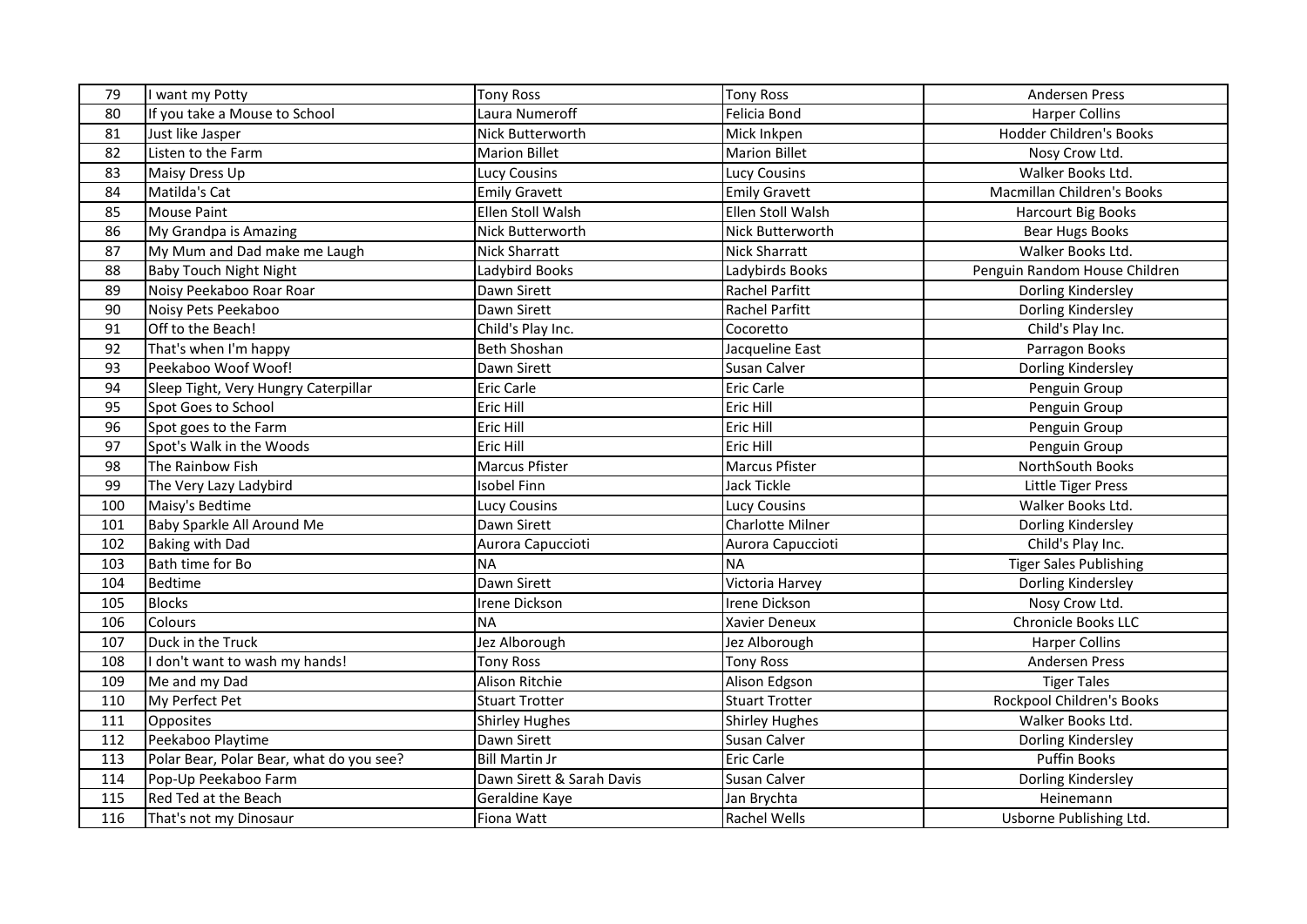| 117 | That's not my Owl                                     | <b>Fiona Watt</b>         | <b>Rachel Wells</b>   | Usborne Publishing Ltd.           |
|-----|-------------------------------------------------------|---------------------------|-----------------------|-----------------------------------|
| 118 | The Boy and the Bear                                  | <b>Tracey Corderoy</b>    | Sarah Massini         | Nosy Crow Ltd.                    |
| 119 | The Foggy, Foggy Forest                               | <b>Nick Sharratt</b>      | <b>Nick Sharratt</b>  | Walker Books Ltd.                 |
| 120 | There's an Owl in my Towel                            | Julia Donaldson           | Rebecca Cobb          | Macmillan Children's Books        |
| 121 | Little Sarah                                          | <b>NA</b>                 | <b>NA</b>             | Unknown                           |
| 122 | A Dragon on the Doorstep                              | Stella Blackstone         | Debbie Harter         | <b>Barefoot Books</b>             |
| 123 | Baby's very first touchy-feely lift-the-flap playbook | <b>NA</b>                 | Stella Baggott        | Usborne Publishing Ltd.           |
| 124 | Baking with dad                                       | Aurora Capuccioti         | Aurora Capuccioti     | Child's Play Inc.                 |
| 125 | Cat's Colours                                         | Airlie Anderson           | Airlie Anderson       | Child's Play Inc.                 |
| 126 | Good days, Bad Days                                   | Catherine Anholt          | Laurence Anholt       | <b>Orchard Books</b>              |
| 127 | Hush-a-Bye                                            | <b>Holly Suplice</b>      | <b>Holly Suplice</b>  | Nosy Crow Ltd.                    |
| 128 | If Only                                               | <b>Neil Griffiths</b>     | <b>Judith Blake</b>   | <b>Red Robins Books</b>           |
| 129 | Kitten                                                | <b>NA</b>                 | Pam Adams             | Child's Play Inc.                 |
| 130 | Little Cloud                                          | <b>Eric Carle</b>         | <b>Eric Carle</b>     | World of Eric Carle               |
| 131 | Midnight Pillowfight                                  | Jan Omerod                | Jan Omerod            | Walker Books Ltd.                 |
| 132 | Previously                                            | Alan Ahlberg              | <b>Bruce Ingman</b>   | Walker Books Ltd.                 |
| 133 | Puppy                                                 | <b>NA</b>                 | Pam Adams             | Child's Play Inc.                 |
| 134 | Rooster's Alarm                                       | Ian Smith                 | Sean Julian           | Franklin Watts                    |
| 135 | Snappy Crocodile                                      | Igloo Books Ltd.          | <b>NA</b>             | Igloo Books Ltd.                  |
| 136 | The Huey's In: What's the Opposite?                   | Oliver Jeffers            | Oliver Jeffers        | Harper Collins Children's Books   |
| 137 | The Lazy Scarecrow                                    | <b>Jillian Powell</b>     | Jayne Coughlin        | <b>Picture Window Books</b>       |
| 138 | Today is Monday                                       | <b>Eric Carle</b>         | Eric Carle            | <b>Puffin Books</b>               |
| 139 | We're going on a Bearhunt                             | Michael Rosen             | <b>Helen Oxenbury</b> | Walker Books Ltd.                 |
| 140 | Who's in the Garden?                                  | Phillis Gershator         | Jill McDonald         | <b>Barefoot Books</b>             |
| 141 | Baby's First Touchy-Feely Playbook                    | <b>Usborne Publishing</b> | Stella Baggott        | Usborne Publishing Ltd.           |
| 142 | Cheeky Monkey                                         | <b>NA</b>                 | <b>NA</b>             | Igloo Books Ltd.                  |
| 143 | Come on, Daisy!                                       | Jane Simmons              | Jane Simmons          | <b>Orchard Books</b>              |
| 144 | <b>Furry Friends</b>                                  | Igloo Books Ltd.          | <b>NA</b>             | Igloo Books Ltd.                  |
| 145 | Give me a hug!                                        | Jillian Harker            | Jane Goulding         | Parragon Books                    |
| 146 | Here we go! A book and five jigsaws                   | Diane James               | Diana James           | Two-Can Publishing                |
| 147 | It's my pond                                          | Claire Garralon           | Claire Garralon       | Book Island                       |
| 148 | It's Raining                                          | <b>NA</b>                 | <b>NA</b>             | <b>NA</b>                         |
| 149 | Monkey Puzzle                                         | Julia Donaldson           | Axel Scheffler        | <b>Macmillan Children's Books</b> |
| 150 | Mortimer the Mouse                                    | Philippe Dubarle-Bossy    | Luana Rinaldo         | <b>B.E.S. Publishing</b>          |
| 151 | Mr. Tree and the Little Girl                          | <b>NA</b>                 | <b>NA</b>             | <b>NA</b>                         |
| 152 | The New Baby                                          | Barbara Mitchelhill       | Louis Fidge           | Macmillan Children's Books        |
| 153 | No matter what                                        | Debi Gliori               | Debi Gliori           | <b>Bloomsbury Publishing</b>      |
| 154 | Peace at last                                         | <b>Jill Murphy</b>        | Jill Murphy           | <b>Macmillan Children's Books</b> |